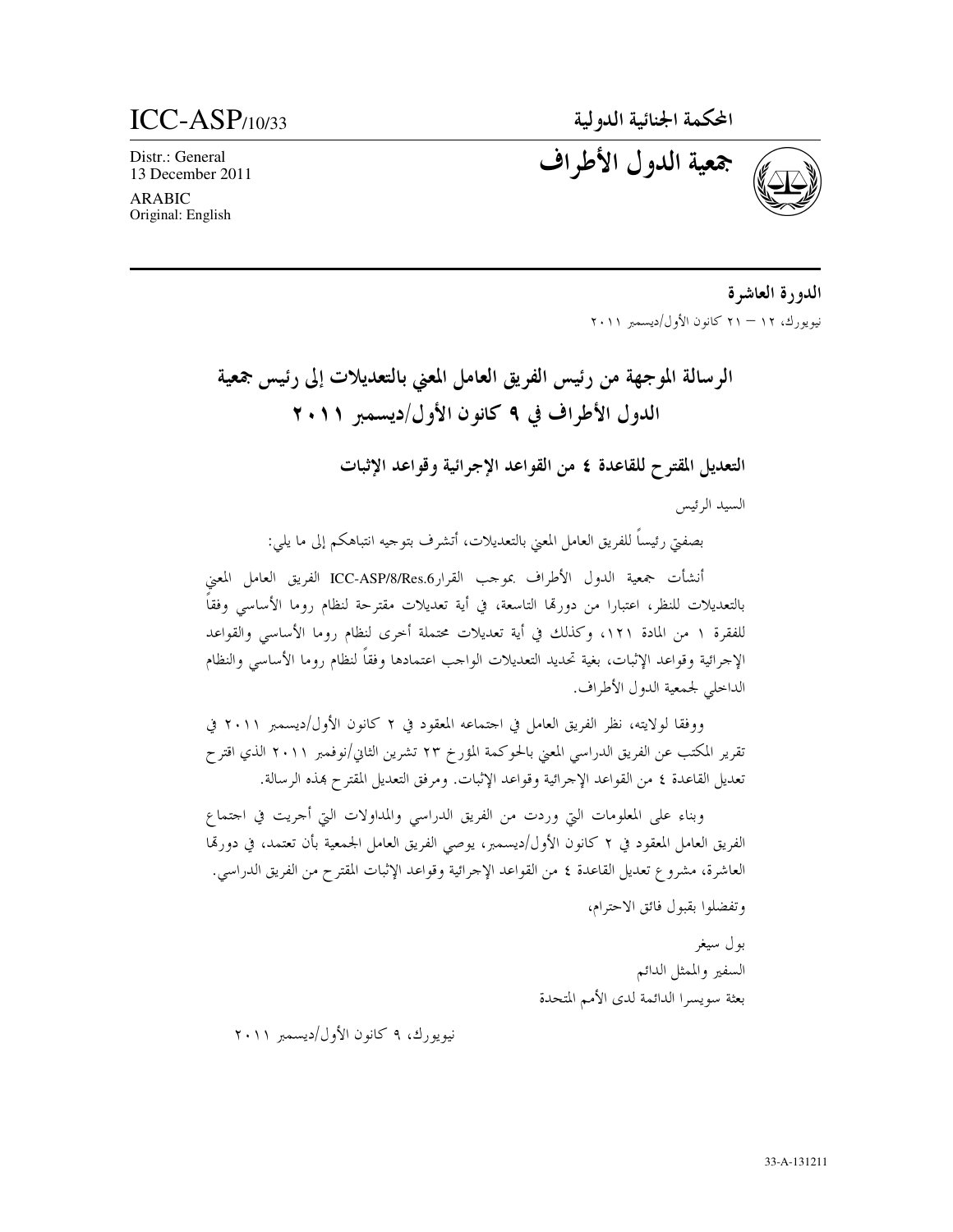المرفق

٢٠ – وفيما يخص سلطات وصلاحيات الرئاسة، كان هناك عدد من المسائل الهامة ينبغي النظر فيها، خاصة تلك المتعلقة بتعيين القضاة بالشُّعَب، وهي مسألة تتداخل مع المجموعة الأولى. وقد كانت وجهة نظر المنسق أيضا أن قضايا أحرى ينبغي مناقشتها يمكن أن تشمل بعض المسائل التي أثارتما لجنة الميزانية والمالية في توصيات سابقة، مثل دور الرئاسة في مراجعة التقويم القضائي.

٢١- وركز عمل الفريق الدراسي بخصوص هذه المحموعة بشكل رئيسي على الدور المحتمل للرئاسة في تعيين القضاة في الشُّعب، إذ اعتبر الفريق الدراسي أن هذه طريقة ممكنة لتقوية سلطة الرئاسة في الإشراف على إدارة القضاة والتخفيف قدر الإمكان من أثر الأوضاع المترتبة عن تمديد الولايات القضائية أو إعفاء القضاة. وبناء على الاستنتاجات التي تم التوصل إليها في المحموعة الأولى، المتعلقة بتمديد ولايات القضاة، اعتبر الفريق الدراسي أن الآلية الجاري ها العمل في تعيين القضاة في الشعب يحتمل أن تضر بالإدارة الملائمة للمحكمة، وهي مسؤولية تقع على عاتق الرئاسة. وقد طرح المنسق على أنظار الفريق الدراسي مشروع تعديل للقواعد الإحرائية وقواعد الإثبات ينص على نقل القرار بتعيين القضاة في الشعب من الجلسة العامة للقضاة إلى الرئاسة. كما أشار المنسق إلى كون مثل هذا التعديل قد يكون قابلا للتطبيق منذ الآن على عملية تركيب الشعب التي ستتلو انتخاب القضاة الستة الجدد في حال المصادقة عليه من طرف الجمعية في دورتما العاشرة، وقد حظى الاقتراح بمساندة الدول بالإجماع. وأبلغت الرئاسة الفريق الدراسي أن أغلبية القضاة تعارض مشروع التعديل. وبعد ا**لتشاور** بشأن وجهة نظر أغلبية القضاة، يوصى الفريق الدراسي مع ذلك بأن تنظر الجمعية في مشروع تعديل القاعدة £ من القواعد الإجرائية وقواعد الإثبات في دورهّا العاشرة وأن تصادق عليه (المرفق الأول).

<sup>.</sup>ICC-ASP/10/30 $(1)$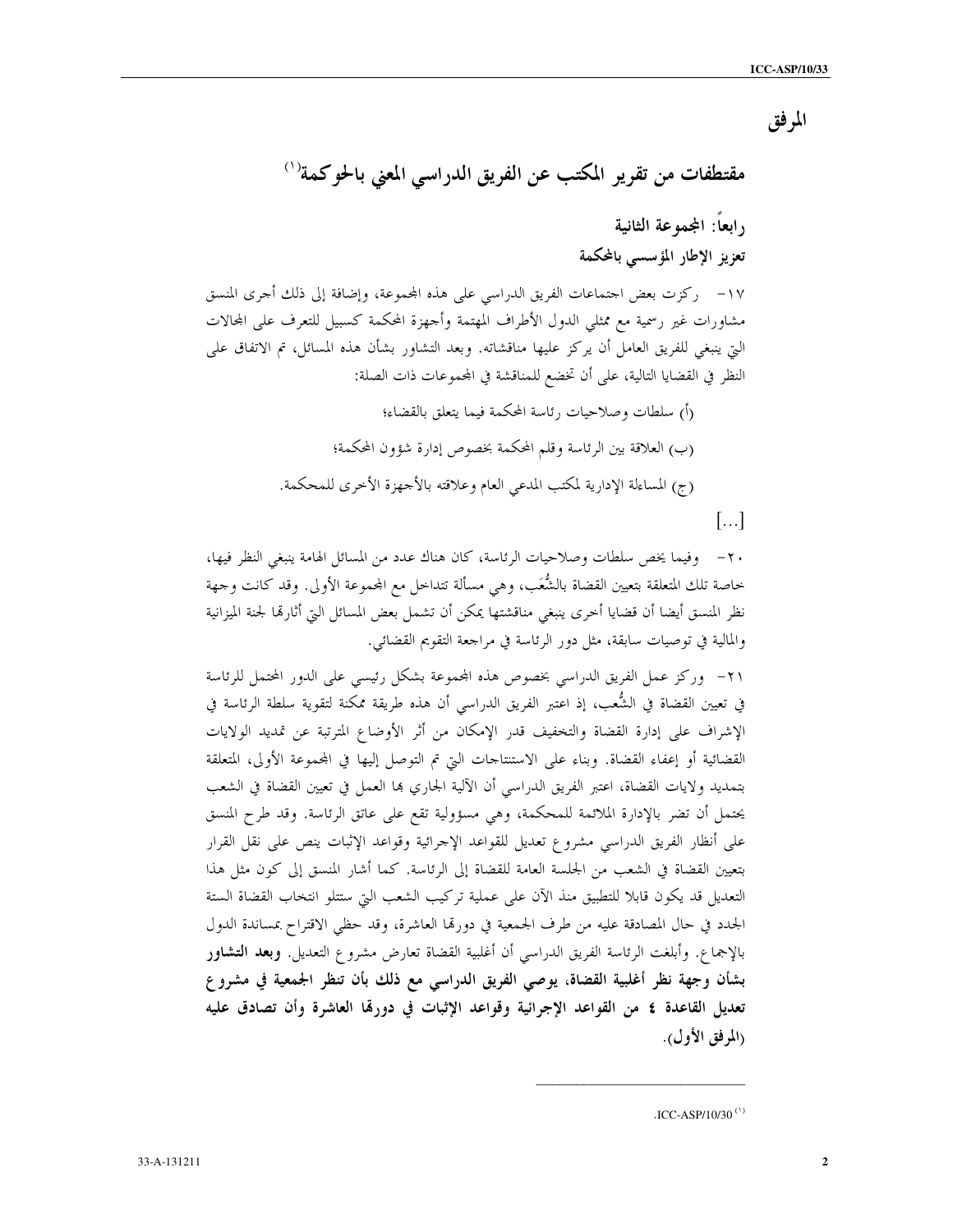سادسا: التوصيات ٢٩– يوصى الفريق الدراسي الجمعية بأن:  $\left[\ldots\right]$ (و) تعتمد في دورتما العاشرة مشروع تعديل القاعدة ٤ من القواعد الإجرائية وقواعد الإثبات (المرفق الأول)؛

المرفق الأول

مشروع قرار بشأن تعديل القاعدة ٤ من القواعد الإجرائية وقواعد الإثبات

إن جمعية اللهول الأطراف

إِ*ذْ تَذَكَر* بالحاجة إلى إجراء حوار منظم بين الدول الأطراف والمحكمة بغية تقوية الإطار المؤسسي لنهج نظام روما الأساسي وتعزيز كفاءة وفعالية المحكمة مع المحافظة التامة على استقلالها القضائي،

وإذ تسلم بأن تعزيز كفاءة وفعالية المحكمة محط الاهتمام المشترك لكل من جمعية الدول الأطراف والمحكمة،

وإ*ذ تذكر بمنطوق الفقرتين ١ و ٢ من القرار TCC-ASP/9/Res.2<sup>)</sup> والمادة ٥١ من نظام* روما الأساسى،

١ – *تقرر* أن يستعاض عن الفقرة ١ من القاعدة ٤ من القواعد الإجرائية وقواعد الإثبات <sup>(٣)</sup> بالفقرة التالية:

«القاعدة ٤ الجلسات العامة ١– يجتمع القضاة في حلسة عامة بعد التعهد الرسمي، وفقًا للقاعدة ٥. ويقوم القضاة في تلك الجلسة بانتخاب الرئيس ونواب الرئيس.»

تقرر *أيضا* أن تُدرج القاعدة ٤ مكررًا التالية بعد القاعدة ٤:  $-\tau$ «القاعدة ٤ مكررًا هيئة الرئاسة ١– وفقًا للفقرة ٣ من المادة ٣٨، تقوم الجلسة العامة للقضاة بتشكيل هيئة الرئاسة عن طريق الانتخاب. ٢− تقوم هيئة الرئاسة، في أسرع وقت ممكن بعد تشكيلها، وبعد استشارة القضاة، باتخاذ قرار تعيين القضاة في الشُّعَب وفقا للفقرة ١ من المادة ٣٩.»

<sup>&</sup>lt;sup>(٢)</sup> ال*وثائق الرسمية... الدورة التاسعة... ٢٠١٠* (ICC-ASP/9/20)، المحلد الأول.

<sup>&</sup>lt;sup>(٣)</sup> *الوثائق الرسمية... الدورة الأولى... ٢٠٠٢* (ICC-ASP/1/3 and Corr.1)، الجزء الثاني. ألف.